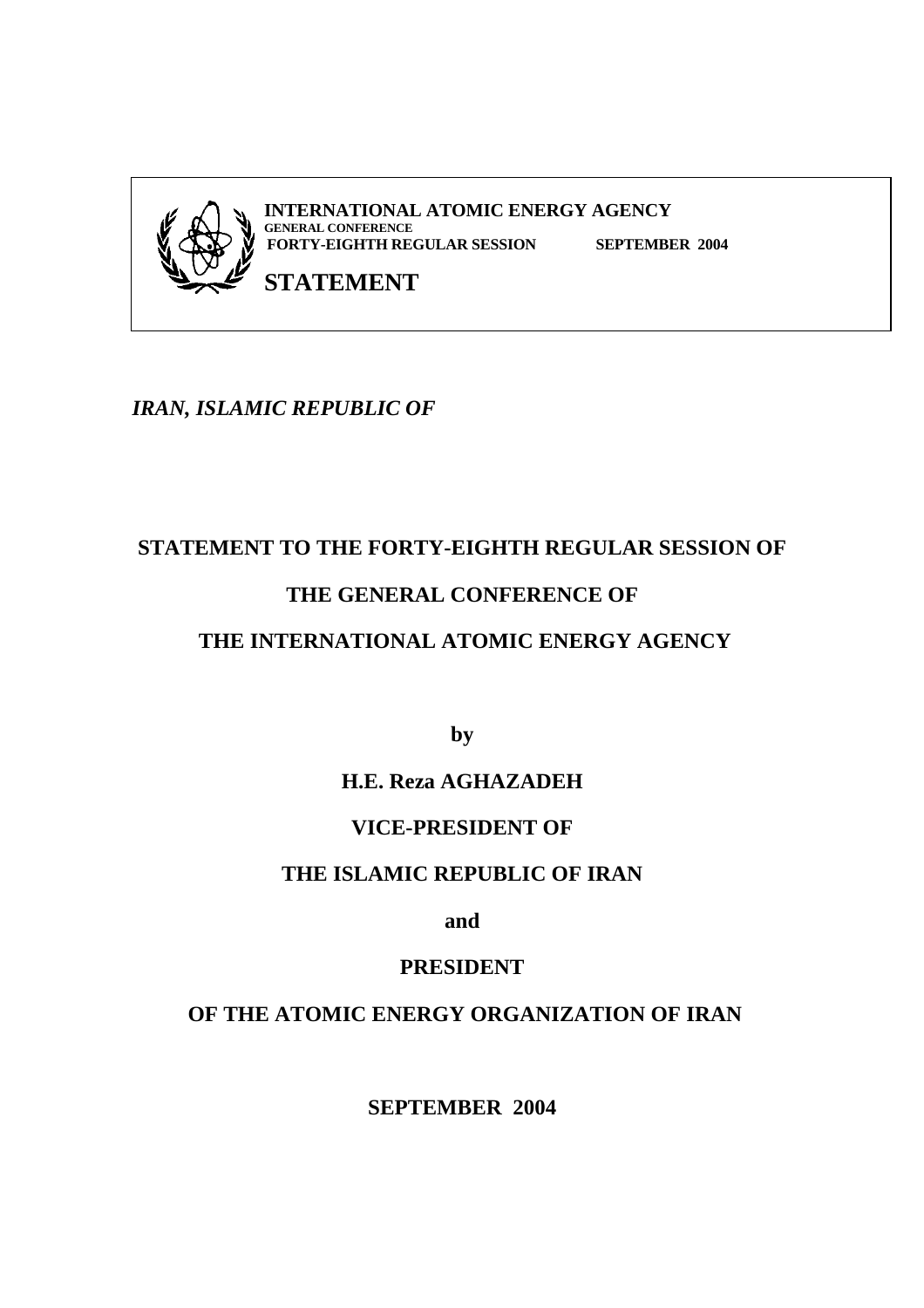# In the name of God The compassionate, the merciful

## Mr. President;

At the outset I would like to congratulate your election to the presidency of this session. I am confident that, through your rich experiences and cooperation of the participants, the conference would enjoy full success in promoting international cooperation in peaceful uses of nuclear energy. I assure you the full co-operation of my delegation. I would like to appreciate the Director General for his report to the General Conference.

## Mr. President, Distinguished Delegates,

In order to save your valuable time, I draw you kind attention to some general points regarding our nuclear policy and programs and refrain from entering into some details which will be distributed for your due consideration.

## Mr. President,

The Agency is expected to promote the international co-operation on peaceful use of nuclear energy. As stipulate in articles II and III of the Statute, the Agency shall seek to accelerate and enlarge the contribution of atomic energy to peace, health and prosperity throughout the world. The Agency is authorized to encourage and assist research on, and development and practical application of atomic energy for peaceful purposes.

The Article IV of the NPT calls upon all the Parties, as an undertaking, to facilitate, and have the right to participate in, the fullest possible exchange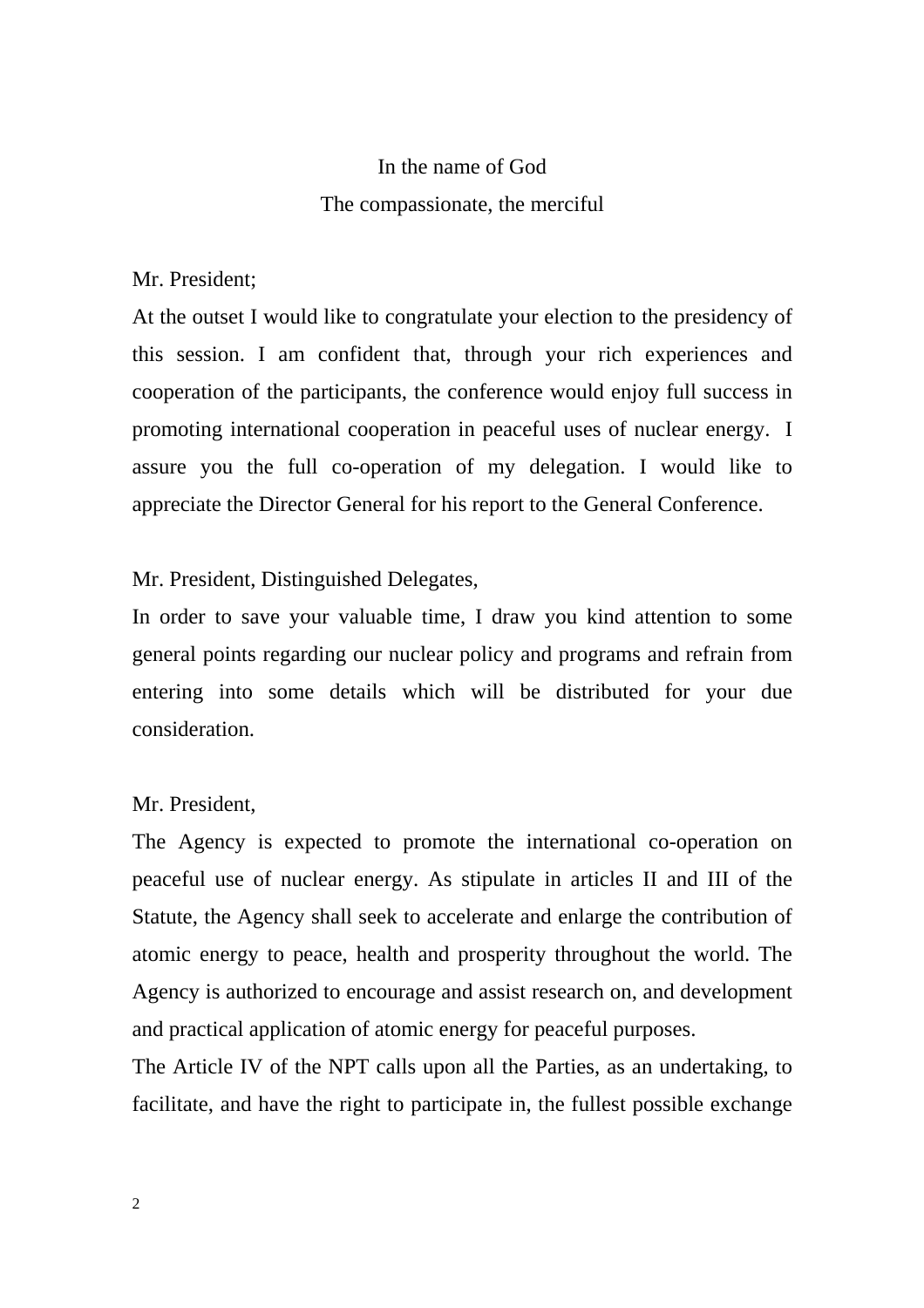of equipment, materials and scientific and technological information for peaceful use of nuclear energy.

It is essential to note that according to the same article, nothing in this treaty shall be interpreted as affecting the inalienable right of all parties to develop research, production and use of nuclear energy for peaceful purposes without discrimination.

#### Mr. President;

A critical and fair review and assessment of the development of the past decades since the IAEA was established and the NPT entered into force, reveals the regretful fact that the spirit and the letter of the promotional provision of the Agency's Statute as well as the NPT have not been implemented. Islamic Republic of Iran had therefore no choice other than depending on its own resources and manpower in order to exercise its inalienable rights to use nuclear energy for peaceful purposes.

#### Mr. President;

For more than a quarter of century, in spite of sanctions, discrimination, deprivation and 8-year imposed war, our great nation has been able to stand on her feet and to struggle for independence and sustainable development. Unjustified continuous sanctions on various items even with direct impact on humanitarian needs as well as the ones with peaceful application of nuclear energy left no other option than the national mobilization for selfsufficiency.

Remarkable achievements on various peaceful applications of nuclear technology and various stages of nuclear fuel production are the result of decades of huge investment and scientific efforts of our eminent experts.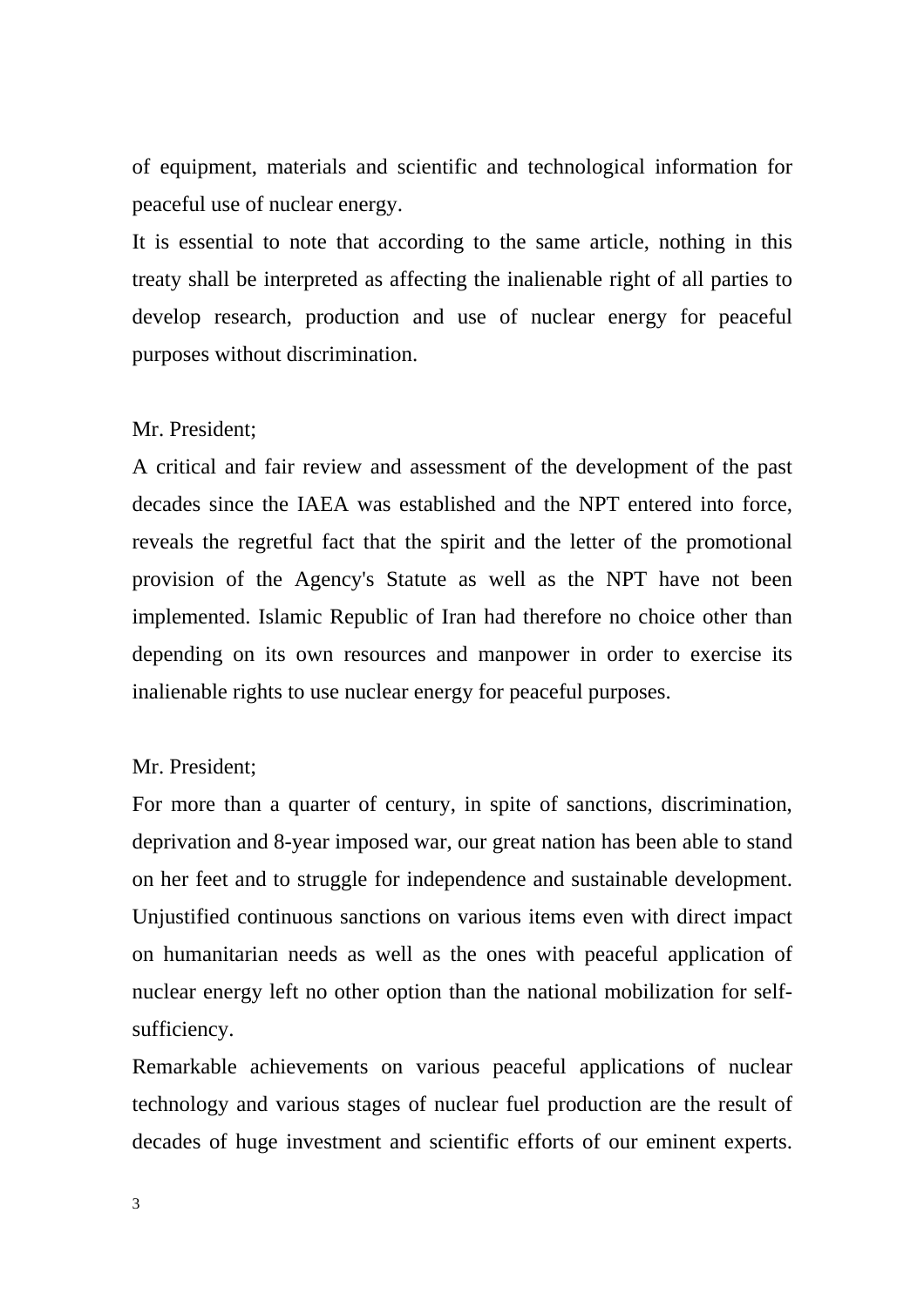Our great nation will not permit any interference and or interruption in our purely peaceful and indigenous nuclear program and it will not give up, at any price.

#### Mr. President

A new move seems to be taking sharp in recent years which, if not driven into a proper format, can stand to harm the Treaty and the Safeguards system. The apparent intention, beneath the claims for further security against proliferation, is to limit the already subdued rights of Member States for peaceful purposes. The call made earlier this year that states who have not yet acquired capability to produce nuclear fuel should forever give up this right sounds a devastating alarm.

Mr. President, distinguished Delegates,

Permit me to say a few words about the resolution adopted at the Board of Governors last week:

Some of the provisions of the resolution are in contrary to the letter and spirit of the Agency's statute and the NPT, and some are beyond the safeguards obligations. As declared by members of the Board of Governors including the sponsors of the resolution, there is a clear legal distinction between voluntary and obligatory measures. It was expected that this issue be explicitly incorporated in the resolution. In addition to that, calling upon a Member State to suspend or to stop nuclear activities such as enrichment, uranium conversion as well as construction of research reactor planned to produce radioisotopes for medical, agricultural and industrial purposes, which are in no means prohibited in the Agency's Statute and NPT will underestimate the credibility of this august technical body which is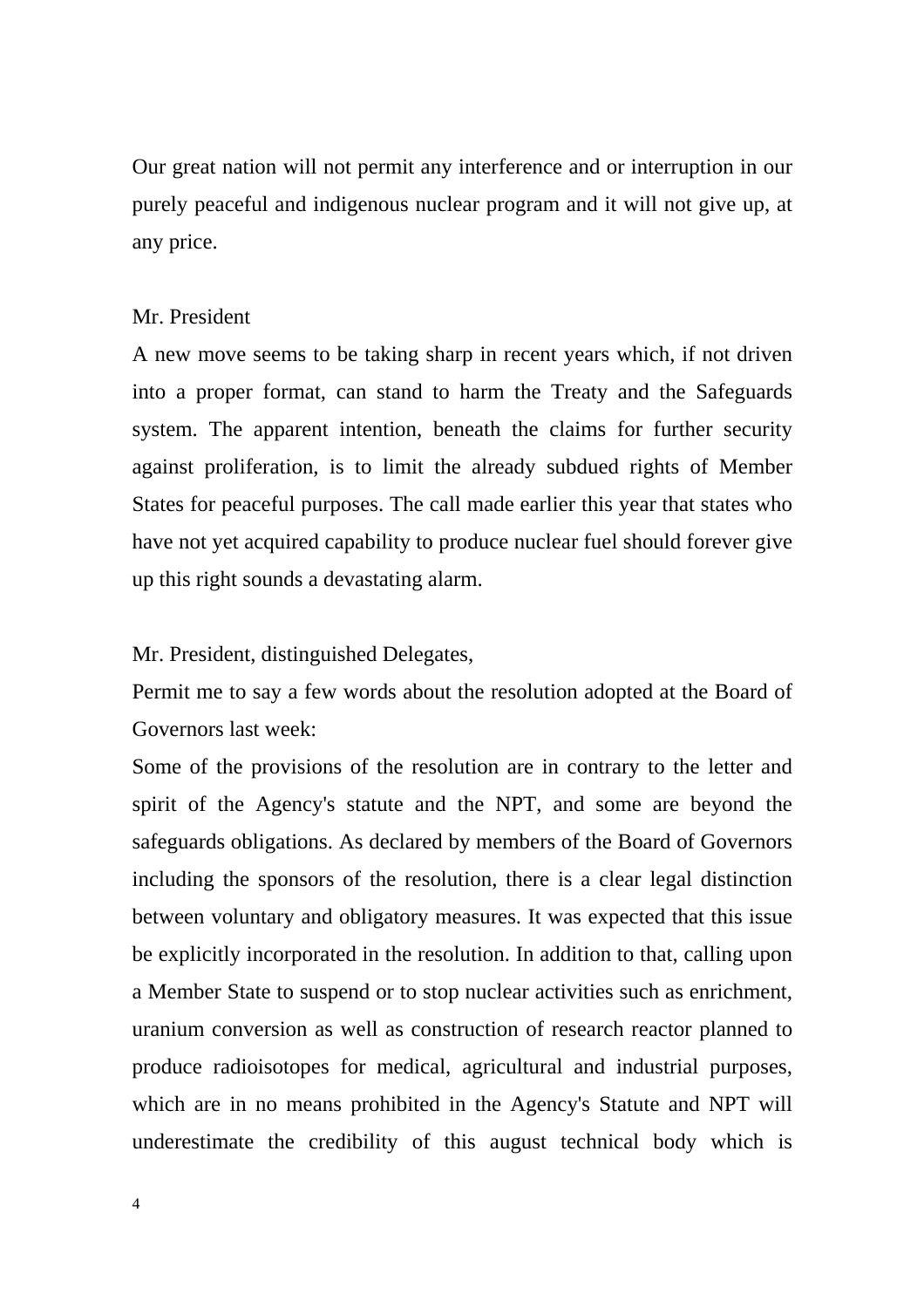established to promote the application of nuclear energy. These kinds of measures will also jeopardize the inalienable rights of the Member States. If the board chooses, under pressure from certain circles to move towards adversity and confrontation, it will make matters extremely complicated and unpredictable.

## Mr. President

It is just too extreme an irony, that Israel's nuclear weapons program is not only tolerated, but indeed assisted and aided and impunity is prescribed and applied to the fullest, while peaceful programs with no established evidence of diversion are scrutinized. Such acute double-standard can not, must not and will not be sustained at the Agency.

### Mr. President, Distinguished Delegates,

I would like to conclude by assuring, once again, the international community that all nuclear activities of the Islamic Republic of Iran are peaceful and informing the determination of my country to continue its nuclear activities without interruption, under the surveillance of the Agency in accordance with the Safeguards Agreement and the Additional Protocol.

Thank you for your kind attention.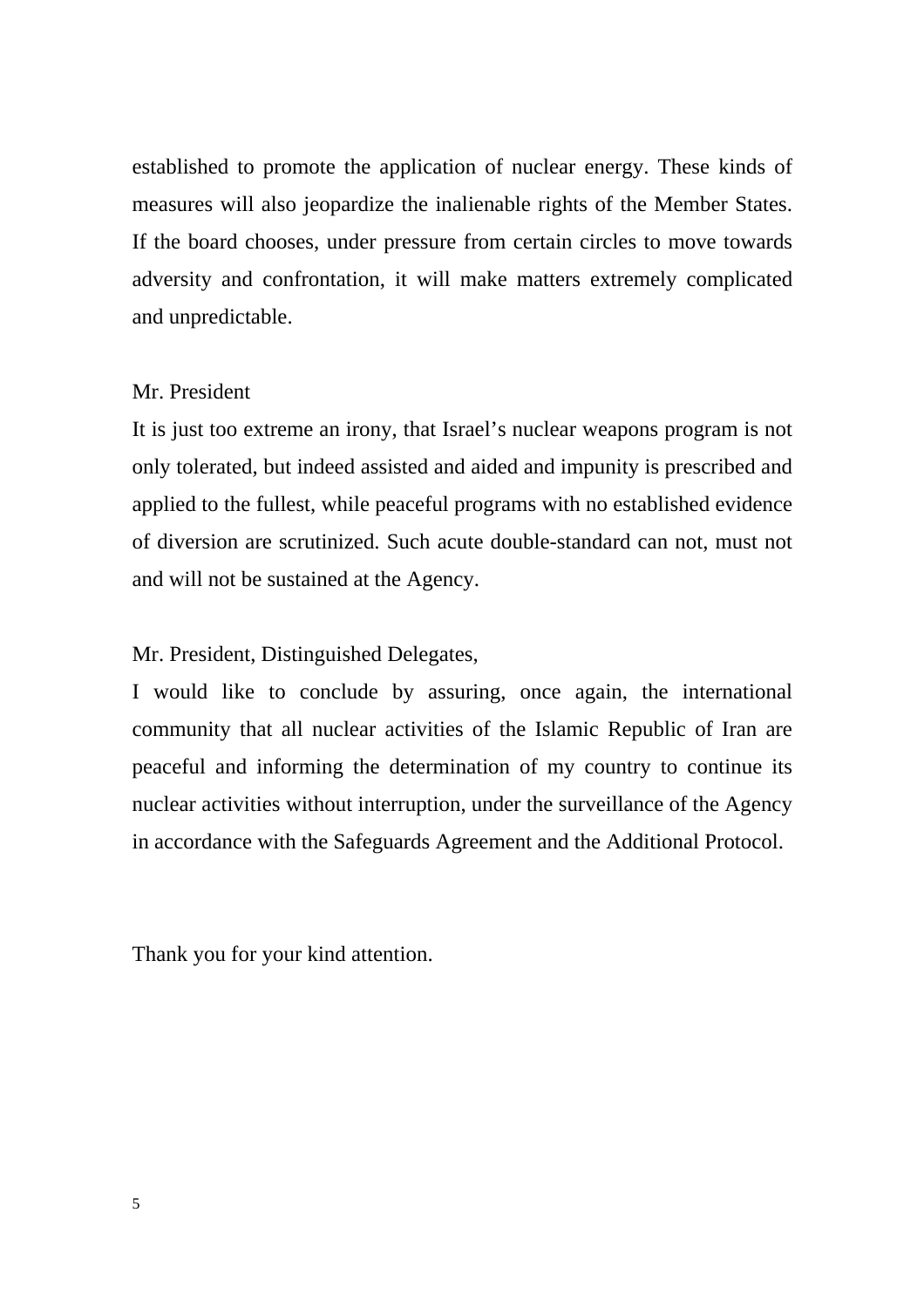# **Short Summary of Nuclear Policy and Activities of Islamic Republic of Iran**

## **a) Nuclear Policy & Program**

Iran's nuclear policy and planning are based on peaceful, transparent and independent pillars. The nuclear weapons are not in the defense doctrine of the Islamic Republic of Iran.

Iran's decision and determination for nuclear electricity generation is based on well technical and financial justified facts. The added value of the limited fossil resources, the utilization of these resources in other industries because of much greater added values, the concern on environmental pollution as well as the necessity of benefiting various options of energy resources including the nuclear, has convinced the Iranian policy makers to decide on the application of nuclear energy for electricity generation to fulfill the partial requirement of national electricity demands.

Based on the aforementioned considerations the reliance on merely fossil fuels for energy generation is unreasonable. Therefore, Iran has decided to produce electricity through nuclear power plants with total capacity of 7000 MWe by 2020.

Construction of nuclear power plants requires infrastructure and establishment of the related supporting facilities such as nuclear fuels fabrication. It is obvious that in order to produce nuclear fuels indigenously, one has to implement projects on mining, uranium ore processing, uranium conversion and enrichment.

To great extent Iran's nuclear activities in uranium ore processing, uranium conversion and enrichment as well as heavy water production, research reactor, designing and manufacturing centrifuge machines are the result of R&D conducted and experiences gradually gained during last 3 decades. All these are achieved during the period of imposed sanctions and lack of cooperation of industrial countries in the area of peaceful uses of nuclear energy.

The international developments have had serious impact on Iran's nuclear policy, planning and implementation processes. Few example examples are as follows:

The UN General Assembly adopted a resolution in 1980 to convene the United Nations Conference on the Promotion of International Co-operation in peaceful uses of Nuclear Energy (UNPICPUNE). The conference was mandated to identify constraints and propose ways and means for the promotion of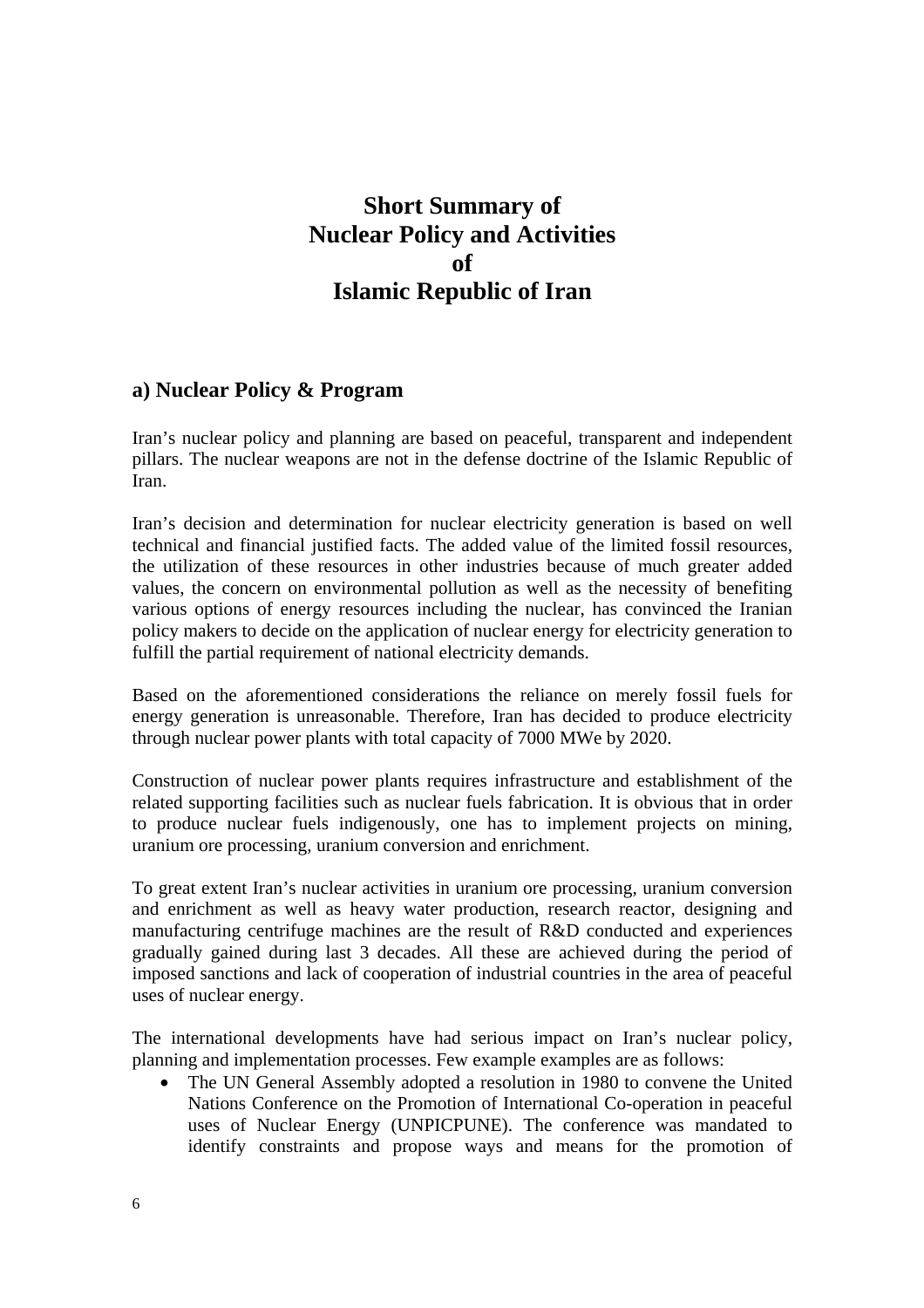international co-operation in this area. After almost a decade of preparation and negotiation, finally the conference was held in Geneva in 1987, but as the result of creation of obstacles by some industrial countries, particularly by Nuclear Weapon States, it failed to adopt any conclusion.

- Similar event occurred in the IAEA, where it's Committee on Assurances of Supply expected to establish internationally recognized principles and legally binding instruments failed in 1987 after 7 years of intensive deliberations.
- Technical Co-operation (TC) activities of the Agency which is an important statutory function and has direct relation to developing countries, is funded by the voluntary contributions while the Safeguards activities are funded through regular budget of the IAEA. During the last three decades the developing countries have called for rectifying the situation and establishing an assured and predictable mechanism for the IAEA Technical Co-operation. This legitimate expectation has not yet been fulfilled due to objections of few developed Member States including some Nuclear Weapon States. Their intention is that the Agency be merely a watchdog institution where its statutory promotional function be gradually diminished. In a number of occasions the donors have threatened to halt or decrease voluntary contributions and in some cases have discriminated countries to benefit from the so called foot note-a TC projects.

Considering the aforementioned development which shows the lack of implementation of promotional pillars of Statute of the IAEA as well as provisions of the Article 4 of NPT, the Islamic Republic of Iran had no choice other than to depend on its own resources and manpower in order to exercise its inalienable rights to use nuclear energy for peaceful purposes.

#### **b) Latest status of the Safeguards implementation in Iran**

On basis of the report of the Director General to the Board of Governors (GOV/2004/60) one could briefly conclude:

- $\triangleright$  There has been no evidence of diversion of the Iranian nuclear program for military purposes.
- $\triangleright$  Iran is acting as if it has ratified the Additional Protocol and has submitted over 1030 pages of initial declaration pursuant to Additional Protocol. And also Iran has granted 13 complementary accesses under Article 4 of the Additional Protocol.
- $\triangleright$  The Agency continues to make steady progress in understanding the Iranian nuclear programme.
- $\triangleright$  As far as the laser enrichment activities and Iran's declared uranium conversion experiments are concerned, the Agency's investigations have reached a point where further follow-up will be carried out as a routine safeguards implementation matter.